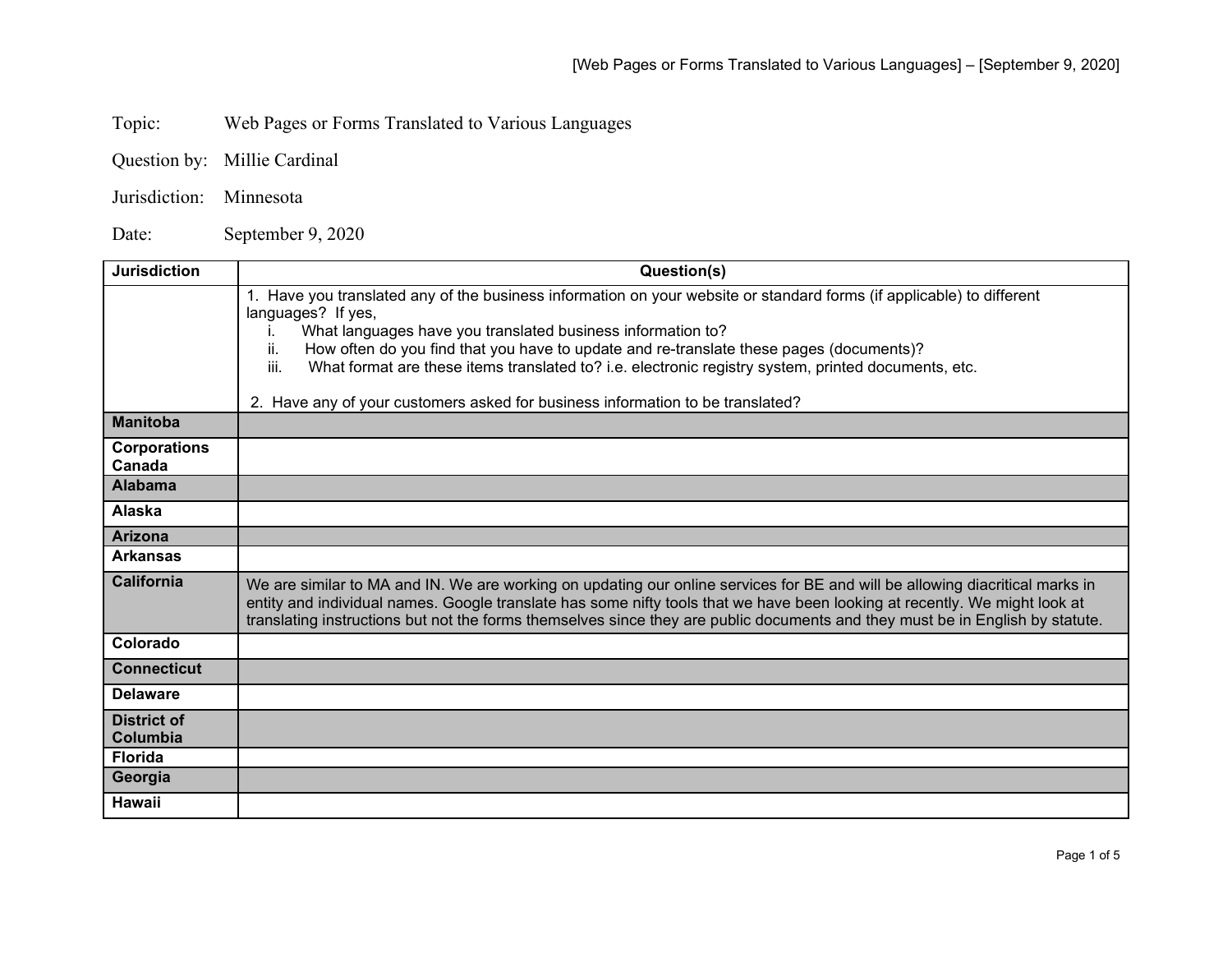| <b>Jurisdiction</b>  | Question(s)                                                                                                                                                                                                                                                                                                                                                                                                                                                                                                                                                                                                                                |
|----------------------|--------------------------------------------------------------------------------------------------------------------------------------------------------------------------------------------------------------------------------------------------------------------------------------------------------------------------------------------------------------------------------------------------------------------------------------------------------------------------------------------------------------------------------------------------------------------------------------------------------------------------------------------|
|                      | 1. Have you translated any of the business information on your website or standard forms (if applicable) to different<br>languages? If yes,                                                                                                                                                                                                                                                                                                                                                                                                                                                                                                |
|                      | What languages have you translated business information to?<br>i.                                                                                                                                                                                                                                                                                                                                                                                                                                                                                                                                                                          |
|                      | How often do you find that you have to update and re-translate these pages (documents)?<br>ii.                                                                                                                                                                                                                                                                                                                                                                                                                                                                                                                                             |
|                      | What format are these items translated to? i.e. electronic registry system, printed documents, etc.<br>iii.                                                                                                                                                                                                                                                                                                                                                                                                                                                                                                                                |
|                      |                                                                                                                                                                                                                                                                                                                                                                                                                                                                                                                                                                                                                                            |
|                      | 2. Have any of your customers asked for business information to be translated?                                                                                                                                                                                                                                                                                                                                                                                                                                                                                                                                                             |
| Idaho                |                                                                                                                                                                                                                                                                                                                                                                                                                                                                                                                                                                                                                                            |
| <b>Illinois</b>      |                                                                                                                                                                                                                                                                                                                                                                                                                                                                                                                                                                                                                                            |
| Indiana              | Indiana is similar to MA. We have statutory language that requires that "the words in the entity filing must be in English".<br>However, name requirements allow that the business name to be in a language other than English.                                                                                                                                                                                                                                                                                                                                                                                                            |
|                      | Based on our statutory requirement, I do not think we would be prevented from creating a form that was bilingual, but given the<br>amount of information contained in the forms this would be difficult. If we were to create separate forms in other languages,<br>my guess is that this would result in increased rejections, as it would be likely that the applicant would then use the language<br>the form is based in to fill in the information. Moreover, our online adoption rates are now so high, that we spend little time and<br>effort on paper forms. They simply are not being used enough to allocate resources to them. |
|                      | We have created some INBiz tutorials in Spanish, but we have not yet created the option to view the webpages in other<br>languages. This is definitely on our wish list, and where we will focus our efforts on offering services in languages other than<br>English.                                                                                                                                                                                                                                                                                                                                                                      |
| lowa                 |                                                                                                                                                                                                                                                                                                                                                                                                                                                                                                                                                                                                                                            |
| <b>Kansas</b>        |                                                                                                                                                                                                                                                                                                                                                                                                                                                                                                                                                                                                                                            |
| Kentucky             |                                                                                                                                                                                                                                                                                                                                                                                                                                                                                                                                                                                                                                            |
| Louisiana            | In Louisiana, we have not translated any information on our website or forms to different languages. We do not have any plans,<br>at the present time, to do so.                                                                                                                                                                                                                                                                                                                                                                                                                                                                           |
| <b>Maine</b>         |                                                                                                                                                                                                                                                                                                                                                                                                                                                                                                                                                                                                                                            |
| <b>Maryland</b>      |                                                                                                                                                                                                                                                                                                                                                                                                                                                                                                                                                                                                                                            |
| <b>Massachusetts</b> | Massachusetts has not provided our forms in other languages. It is actual required that, outside of the name, the form and its<br>contents must be provided in English.                                                                                                                                                                                                                                                                                                                                                                                                                                                                    |
| Michigan             |                                                                                                                                                                                                                                                                                                                                                                                                                                                                                                                                                                                                                                            |
| <b>Minnesota</b>     |                                                                                                                                                                                                                                                                                                                                                                                                                                                                                                                                                                                                                                            |
| <b>Mississippi</b>   |                                                                                                                                                                                                                                                                                                                                                                                                                                                                                                                                                                                                                                            |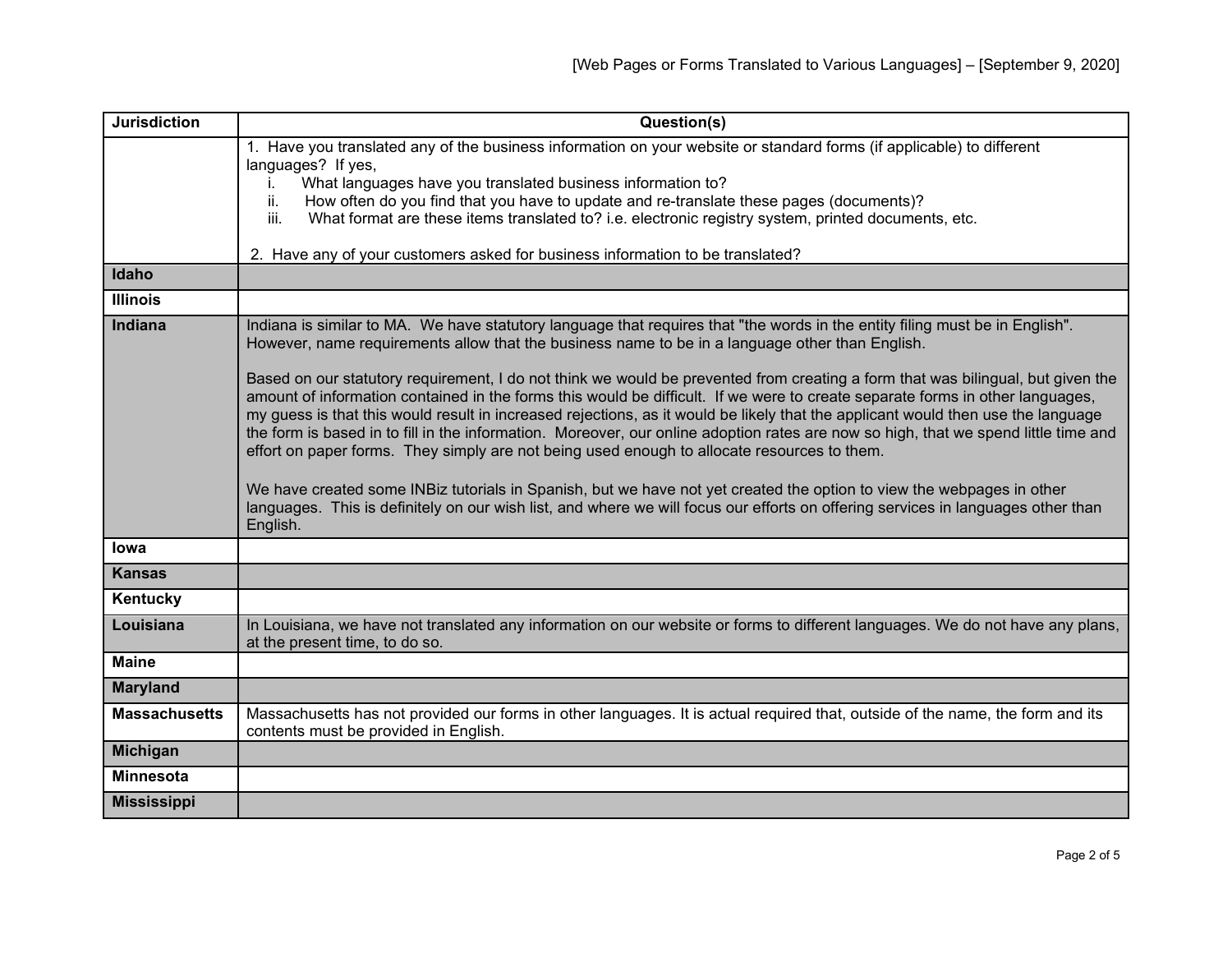| <b>Jurisdiction</b>   | Question(s)                                                                                                                                                                                                                                                                                                                                                                                                                                     |
|-----------------------|-------------------------------------------------------------------------------------------------------------------------------------------------------------------------------------------------------------------------------------------------------------------------------------------------------------------------------------------------------------------------------------------------------------------------------------------------|
|                       | 1. Have you translated any of the business information on your website or standard forms (if applicable) to different                                                                                                                                                                                                                                                                                                                           |
|                       | languages? If yes,                                                                                                                                                                                                                                                                                                                                                                                                                              |
|                       | What languages have you translated business information to?<br>İ.                                                                                                                                                                                                                                                                                                                                                                               |
|                       | How often do you find that you have to update and re-translate these pages (documents)?<br>ii.<br>iii.                                                                                                                                                                                                                                                                                                                                          |
|                       | What format are these items translated to? i.e. electronic registry system, printed documents, etc.                                                                                                                                                                                                                                                                                                                                             |
|                       | 2. Have any of your customers asked for business information to be translated?                                                                                                                                                                                                                                                                                                                                                                  |
| <b>Missouri</b>       |                                                                                                                                                                                                                                                                                                                                                                                                                                                 |
| <b>Montana</b>        |                                                                                                                                                                                                                                                                                                                                                                                                                                                 |
| <b>Nebraska</b>       |                                                                                                                                                                                                                                                                                                                                                                                                                                                 |
| <b>Nevada</b>         |                                                                                                                                                                                                                                                                                                                                                                                                                                                 |
| <b>New Hampshire</b>  |                                                                                                                                                                                                                                                                                                                                                                                                                                                 |
| <b>New Jersey</b>     |                                                                                                                                                                                                                                                                                                                                                                                                                                                 |
| <b>New Mexico</b>     |                                                                                                                                                                                                                                                                                                                                                                                                                                                 |
| <b>New York</b>       |                                                                                                                                                                                                                                                                                                                                                                                                                                                 |
| <b>North Carolina</b> | North Carolina has not provided the option for web users to choose a language. It has been discussed as we have had                                                                                                                                                                                                                                                                                                                             |
|                       | requests for this option. However, we are not moving forward at this time with this change.                                                                                                                                                                                                                                                                                                                                                     |
| <b>North Dakota</b>   |                                                                                                                                                                                                                                                                                                                                                                                                                                                 |
| Ohio                  |                                                                                                                                                                                                                                                                                                                                                                                                                                                 |
| <b>Oklahoma</b>       |                                                                                                                                                                                                                                                                                                                                                                                                                                                 |
| Oregon                | The Oregon Legislature passed a bill requiring the Corporation Division to translate business registry forms into 5 languages<br>other than English that are commonly spoken in our state. We completed that task, which set us back about \$30,000 out of a<br>\$50,000 appropriation. We will need to reevaluate whether the top 5 non-English languages are after census data is out; and<br>we will add additional languages, if necessary. |
|                       | Our website uses Google Translate for all pages. However, we have also produced instructions on how to complete business<br>registry forms in those 5 non-English languages that are mostly commonly spoken in Oregon. Last, we have bilingual staff to<br>assist with Spanish and Russian customers that need assistance beyond what we've already provided on the website.                                                                    |
| Pennsylvania          |                                                                                                                                                                                                                                                                                                                                                                                                                                                 |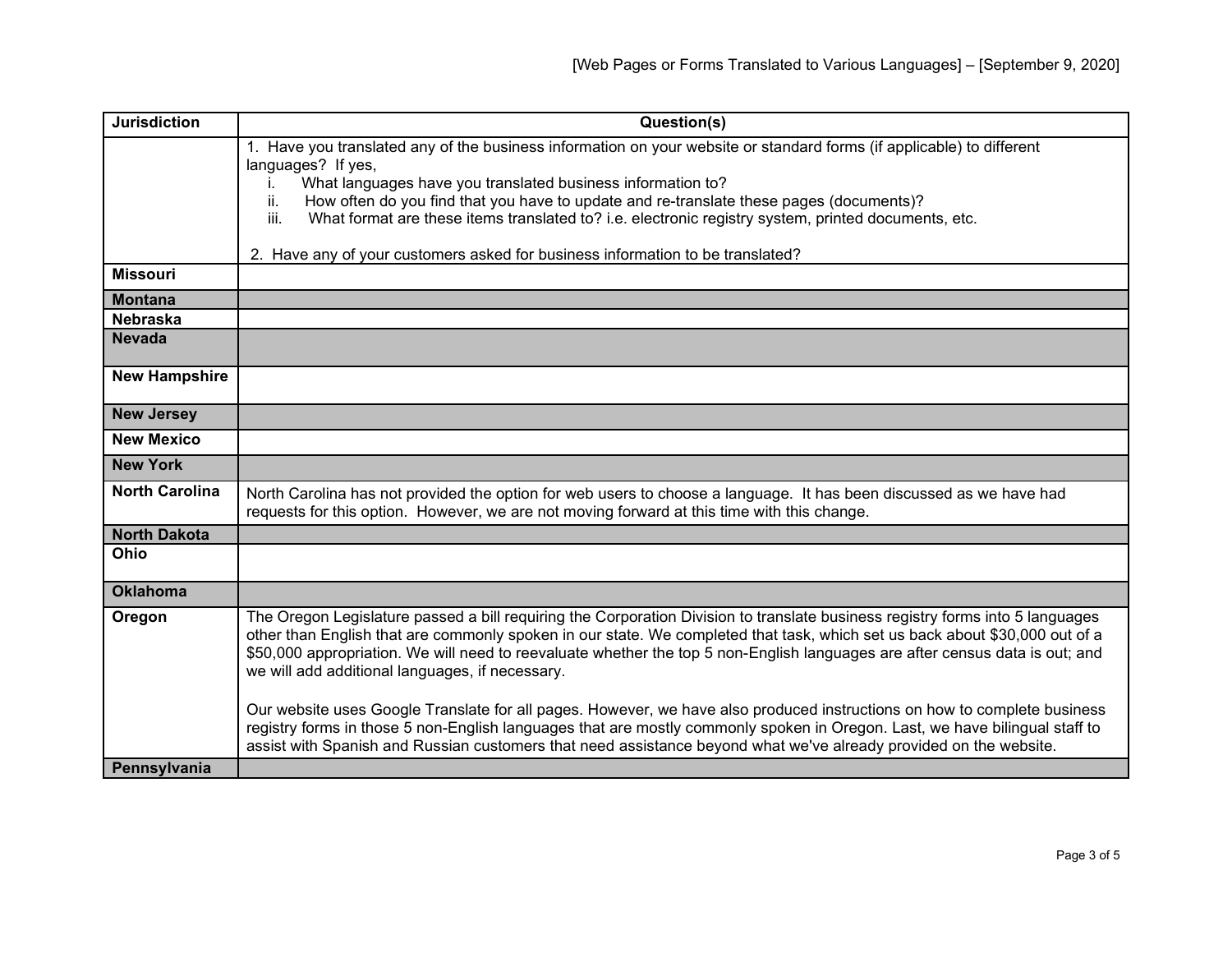| <b>Jurisdiction</b>   | Question(s)                                                                                                                                                                                       |
|-----------------------|---------------------------------------------------------------------------------------------------------------------------------------------------------------------------------------------------|
|                       | 1. Have you translated any of the business information on your website or standard forms (if applicable) to different                                                                             |
|                       | languages? If yes,                                                                                                                                                                                |
|                       | What languages have you translated business information to?<br>Τ.<br>How often do you find that you have to update and re-translate these pages (documents)?<br>ii.                               |
|                       | What format are these items translated to? i.e. electronic registry system, printed documents, etc.<br>iii.                                                                                       |
|                       |                                                                                                                                                                                                   |
|                       | 2. Have any of your customers asked for business information to be translated?                                                                                                                    |
| <b>Rhode Island</b>   | In Rhode Island, we have translated most informational pages in-house into Spanish. You can look at our Business                                                                                  |
|                       | Basics <https: ?url="https%3A%2F%2Fwww.sos.ri.gov%2Fdivisions%2Fbusiness-&lt;/th" nam12.safelinks.protection.outlook.com=""></https:>                                                             |
|                       | services%2Fbusiness-                                                                                                                                                                              |
|                       | basics%2F&data=02%7C01%7Cpviverto%40azsos.gov%7C4459490d191c4c3be04d08d85588dcc5%7Cb4494a03f26d4<br>75dba4139871e763531%7C1%7C0%7C637353393634177080&sdata=21OfNnYP3xu0EEvdFh9doqAtl9O8zL1NaWSuvs |
|                       | 38IEA%3D&reserved=0> page for one example. Our form instructions have also all been translated into Spanish in-                                                                                   |
|                       | house, but those are not published on the website, simply because we do not have a good place to put them at the moment.                                                                          |
|                       | These are made available to customers on request. We also have Google Translate as an option on the top of every page, but                                                                        |
|                       | that translation is not nearly as reliable as having Spanish speakers translate the text for publication.                                                                                         |
|                       |                                                                                                                                                                                                   |
|                       | We are very rarely asked for translated forms, but they are available (Spanish only) if needed.                                                                                                   |
| <b>South Carolina</b> |                                                                                                                                                                                                   |
| <b>South Dakota</b>   |                                                                                                                                                                                                   |
| <b>Tennessee</b>      |                                                                                                                                                                                                   |
| <b>Texas</b>          |                                                                                                                                                                                                   |
| <b>Utah</b>           | Utah has not translated registration forms into any additional language.                                                                                                                          |
|                       |                                                                                                                                                                                                   |
| <b>Vermont</b>        |                                                                                                                                                                                                   |
| Virginia              |                                                                                                                                                                                                   |
| Washington            |                                                                                                                                                                                                   |
| <b>West Virginia</b>  |                                                                                                                                                                                                   |
| <b>Wisconsin</b>      |                                                                                                                                                                                                   |
| Wyoming               |                                                                                                                                                                                                   |

**Additional comments:**